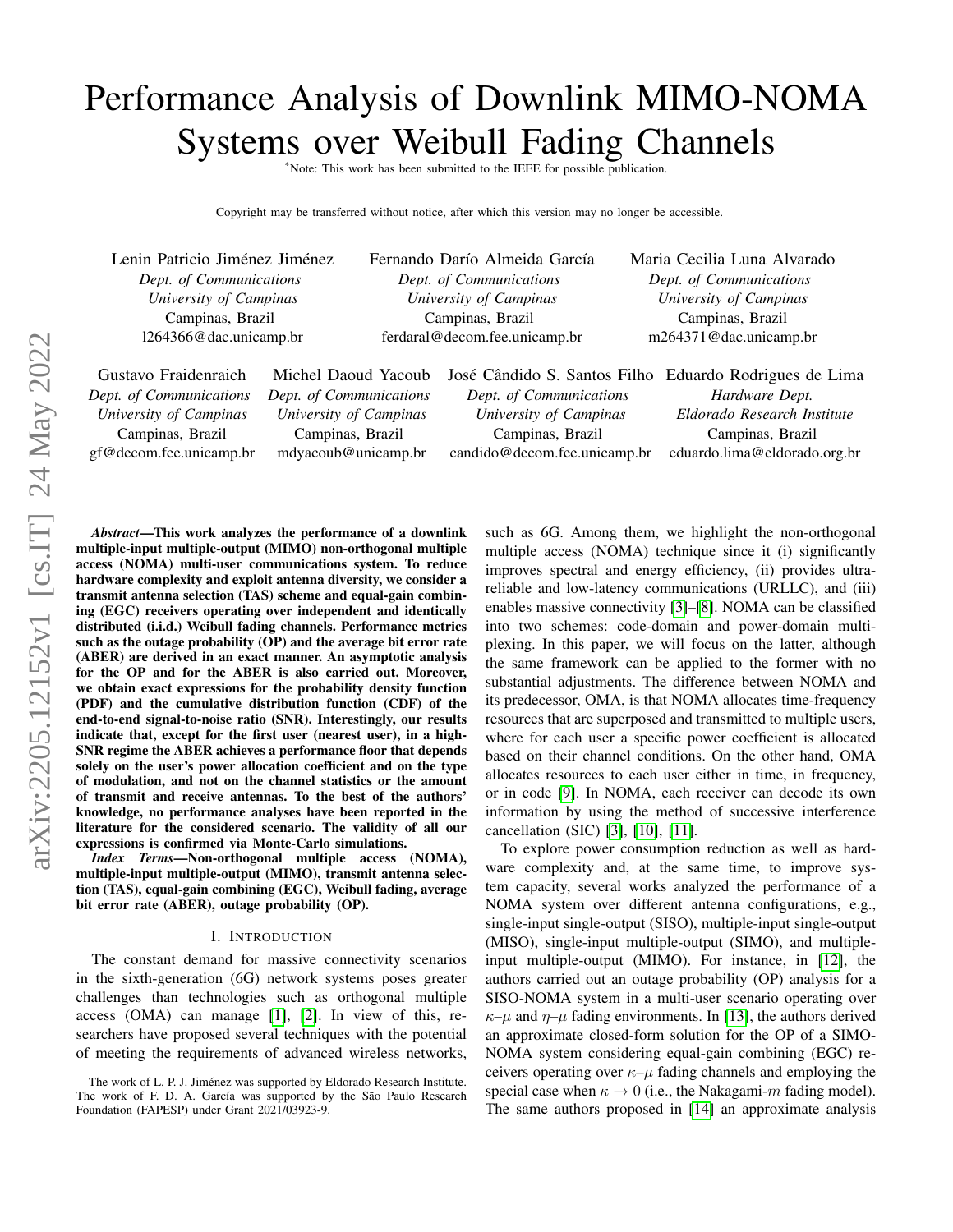for the OP considering a SIMO-NOMA system and employing  $\eta$ – $\mu$  fading channels, selection combining (SC), maximal-ratio combining (MRC), and EGC receivers. In [\[15\]](#page-5-10) and [\[16\]](#page-5-11), an analysis of performance and security for a MIMO-NOMA system using a transmit antenna selection (TAS) scheme and Rayleigh fading was presented. In [\[17\]](#page-5-12), the authors calculated the OP for a MIMO-NOMA system by means of Monte-Carlo simulations and employing a majority-based TAS (TAS-maj) technique, MRC receivers, and Rayleigh fading. In [\[18\]](#page-5-13) and [\[19\]](#page-5-14), the authors derived exact expressions for the OP, the average bit error rate (ABER), and the ergodic capacity (EC) of a SISO-NOMA system in a two-user scenario and considering  $\kappa-\mu$  and shadowed  $\kappa-\mu$  fading channels, respectively. Recently, in [\[20\]](#page-5-15), the authors derived exact expressions for the OP, the ABER, and the EC for both a SISO-NOMA and MISO-NOMA (with TAS) system considering independent double Nakagami- $m$  fading channels.

According to what has been shown in the open literature, and to the best of our knowledge, no *exact* performance analysis has been carried out employing NOMA, TAS, and EGC receivers for any of the well-known fading distributions, not even for Rayleigh. This work is the first of its kind analyzing, in an exact manner, the performance of a NOMA system considering the two aforementioned diversity schemes: TAS and EGC receivers. For the analysis, we consider the Weibull fading model as it can accurately describe the non-linearities of the propagation medium in addition to encompassing, as special cases, important fading scenarios such as Rayleigh and exponential models.

The contributions of this work are summarized as follows:

- 1) Novel exact expressions for the probability density function (PDF) and cumulative distribution function (CDF) of the signal-to-noise ratio (SNR) of a MIMO-NOMA system operating over independent and identically distributed (i.i.d.) Weibull fading channels.
- 2) New exact formulations for key performance metrics, namely, OP and ABER. Two important remarks are in order. Due to the versatility of the Weibull fading model, the exact OP and the ABER of MRC receivers can also be found from our analytical findings by replacing  $k$ by  $k/2$ , where k is the shape parameter of the Weibull distribution. Moreover, if we consider a single user (a non-NOMA system) and a single transmitting antenna, then our expressions provide an exact analysis in terms of OP and ABER for a SIMO system over Weibull fading channels, which so far have only been found as approximate, limited, or computationally expensive solutions [\[21\]](#page-5-16)–[\[27\]](#page-5-17).
- 3) Asymptotic closed-form expressions for the OP and the ABER. We show that, for the OP, the diversity order equals  $(kMN)/2$ , where M and N are the number transmit and receive antennas, respectively. In contrast, for the ABER, the diversity order remains  $(kMN)/2$ only for the first user, while being nil for the remaining ones, with the corresponding performance floor at high SNR solely depending on the user's power allocation



<span id="page-1-1"></span>Fig. 1. Downlink MIMO-NOMA system model.

coefficient and the employed modulation.

The remainder of this manuscript is organized as follows. Section [II](#page-1-0) introduces the MIMO-NOMA system model. Section [III](#page-2-0) obtains novel exact expressions for the SNR' statistics. Section [IV](#page-2-1) derives exact and asymptotic expressions for the OP and the ABER. Section [V](#page-4-0) discusses the representative numerical results. Finally, Section [VI](#page-4-1) concludes this paper.

## II. SYSTEM MODEL

<span id="page-1-0"></span>A downlink NOMA-MIMO system with a single transmitter node T and multiple receiving users  $R_l$  ( $l \in \{1, 2, \ldots, U\}$ ) is considered, as shown in Fig. [1.](#page-1-1) The transmitter and receiving nodes are equipped with  $M$  and  $N$  antennas, respectively. Based on NOMA principle,  $T$  simultaneously serves the multiple users over the same time and frequency resources. Users with poor channel conditions are allocated with high power coefficients, and vice-versa. The complex channel coefficient between the  $m$ -th transmitting antenna and the  $n$ -th receiving antenna of the *l*-th user is denoted by  $h_{l,n,m}$ . Herein, we assume that the envelope of each channel coefficient (i.e.,  $|h_{l,n,m}|$  follows a Weibull distribution with shape and scale parameters  $k$  and  $\lambda$ , respectively. Also, we assume that all channels experience i.i.d. fading and that perfect SIC is implemented to decode the superimposed signals [\[28\]](#page-5-18). Without loss of generality, we assume that  $|h_{U,n,m}| \leq ... \leq |h_{l,n,m}| \leq ... \leq$  $|h_{1,n,m}|$  $|h_{1,n,m}|$  $|h_{1,n,m}|$ .<sup>1</sup> Accordingly, the users' power allocation coefficients  $\sum_{j=1}^{U} \beta_j = 1.$ can be sorted as  $\beta_U \geq ... \geq \beta_l \geq ... \geq \beta_1$ , obeying

The superimposed information signal sent by node  $T$  is given by  $s = \sum_{j=1}^{U} \sqrt{P_j} x_j$  where  $x_j$  is the information sent to each user,  $P_j = \beta_j P_s$  is the transmit power, and  $P_s$  is the total transmit power. To leverage the benefits of multiple antennas (i.e., to exploit antenna diversity), we employ the TAS strategy at transmission and EGC receivers at reception. Thus, the received signal at the *l*-th user can be written as

<span id="page-1-3"></span>
$$
y_{l,n,m^*} = h_{l,n,m^*} \sum_{j=1}^{U} \sqrt{\beta_j P_s} x_j + n_{l,n},
$$
 (1)

where  $n_{l,n}$  is the complex additive white Gaussian noise (AWGN) with zero mean and variance  $\sigma_0^2$  present at the *n*-th

<span id="page-1-2"></span><sup>&</sup>lt;sup>1</sup>The decoding order of SIC is given by the channel ordering [\[29\]](#page-5-19).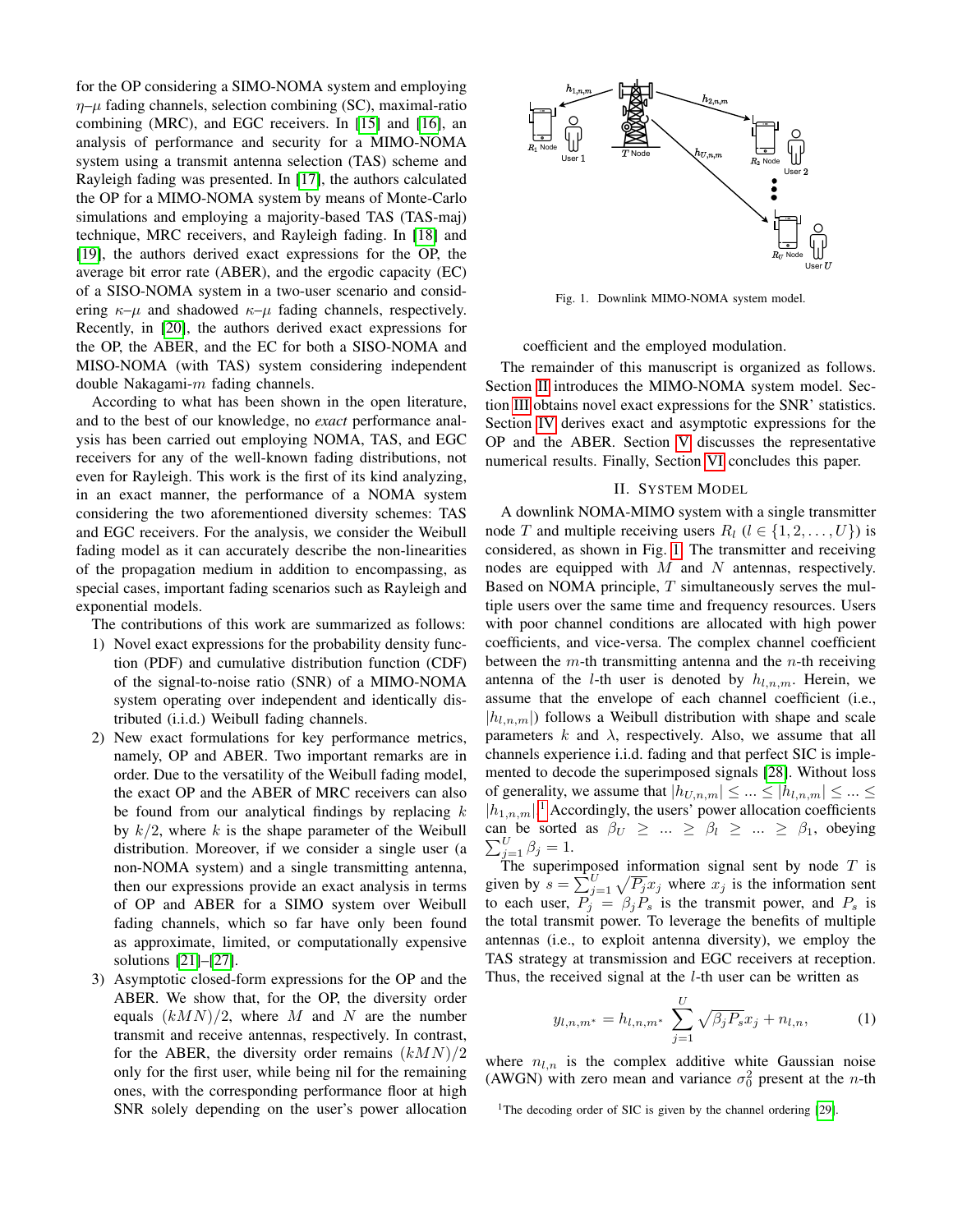antenna of the *l*-th user, and  $m^*$  denotes the single antenna of node T selected for transmission according to the following criterion [\[30\]](#page-5-20):

$$
m^* = \arg \max_{1 \le m \le M} \left( \sum_{n=1}^N |h_{u,n,m}| \right)^2.
$$
 (2)

# III. SNR'S STATISTICS

<span id="page-2-0"></span>According to [\(1\)](#page-1-3), the instantaneous SNRs at the first (nearest user) and u-th  $(u \in \{2, 3, ..., U\})$  users are respectively given by

$$
\chi_1 = \frac{\beta_1 \rho \Psi_1^2}{N} \tag{3a}
$$

$$
\chi_u = \frac{\beta_u \, \rho \, \Psi_u^2}{N + \rho \, \Psi_u^2 \vartheta_u},\tag{3b}
$$

where  $\rho = P_s/\sigma_0^2$  $\sum$ where  $\rho = P_s / \sigma_0^2$  denotes the transmit SNR,  $\vartheta_u = \frac{u-1}{j=1} \beta_j$ ,  $\Psi_1 = \sum_{n=1}^{N} |h_{1,n,m^*}|$ , and  $\Psi_u = \sum_{n=1}^{N} |h_{u,n,m^*}|$ with  $|h_{u,n,m^*}|$  being the independent and identically distributed (i.i.d.) Weibull fading envelopes satisfying the criterion in [\(2\)](#page-2-2).

Taking into account that all channels undergo independent fading, the CDF of  $\Psi_u$  can be found as

$$
F_{\Psi_u}(\psi_u) = \left(\Pr\left[\sum_{n=1}^N |h_{u,n,m}| \le \psi_u\right]\right)^M, \tag{4}
$$

where  $Pr[\cdot]$  denotes probability.

Capitalizing on [\[31,](#page-5-21) Proposition 1], we can rewrite [\(4\)](#page-2-3) as

$$
F_{\Psi_u}(\psi_u) = \left(\frac{k}{\lambda^k}\right)^{NM} \left(\sum_{i=0}^{\infty} \frac{\delta_i \psi_u^{ik+kN}}{\Gamma(ik+Nk+1)}\right)^M, \quad (5)
$$

where  $\Gamma(\cdot)$  is the gamma function [\[32,](#page-5-22) eq. (6.1.1)], and the coefficients  $\delta_i$  can be obtained recursively as

$$
\delta_0 = \Gamma(k)^N
$$
\n
$$
(6a)
$$
\n
$$
i \quad \delta \quad (-i + nN + n)\Gamma(nk + k) \left( -\left(\frac{1}{n}\right)^k \right)^p
$$

$$
\delta_i = \frac{1}{i\Gamma(k)} \sum_{p=1}^i \frac{\delta_{i-p}(-i+pN+p)\Gamma(pk+k)\left(-\left(\frac{1}{\lambda}\right)^k\right)^p}{p!}.
$$
 (6b)

From [\(5\)](#page-2-4), we let

$$
\left(\sum_{i=0}^{\infty} \psi_u^{k(i+N)} \eta_i\right)^M = \sum_{i=0}^{\infty} \psi_u^{k(i+N)} \xi_i,
$$
 (7)

in which  $\eta_i = \delta_i/\Gamma(ik + Nk + 1)$ .

Now, we make use of the following differential equation:

$$
\varrho \left( \varrho^{M} \right)' = M \varrho^{M} \varrho', \tag{8}
$$

where the "apostrophe" denotes derivative with respect to  $\psi_u^{k(i+N)}$ , and

$$
\varrho = \sum_{i=0}^{\infty} \psi_u^{k(i+N)} \eta_i \tag{9}
$$

$$
\varrho^{M} = \sum_{i=0}^{\infty} \psi_{u}^{k(i+N)} \xi_{i}.
$$
 (10)

After solving [\(8\)](#page-2-5), the coefficients  $\xi_i$  can be calculated as

<span id="page-2-7"></span>
$$
\xi_0 = \left(\frac{\delta_0}{\Gamma(kN+1)}\right)^M\tag{11a}
$$

<span id="page-2-2"></span>
$$
\xi_i = \frac{\Gamma(kN+1)}{i \,\delta_0} \sum_{q=1}^i \frac{(-i + qM + q) \,\delta_i \,\xi_{i-q}}{\Gamma(qk + Nk + 1)}, \quad i \ge 1. \tag{11b}
$$

Finally, replacing [\(7\)](#page-2-6) and [\(11\)](#page-2-7) into [\(5\)](#page-2-4), we can respectively express the CDF and PDF of  $\Psi_u$  as follows:

$$
F_{\Psi_u}(\psi_u) = \left(\frac{k}{\lambda^k}\right)^{NM} \sum_{i=0}^{\infty} \xi_i \, \psi_u^{k(i+NM)} \tag{12}
$$

$$
f_{\Psi_u}(\psi_u) = \frac{k^{NM+1}}{\psi_u} \left(\frac{\psi_u}{\lambda}\right)^{kNM} \sum_{i=0}^{\infty} \xi_i (i + NM) \psi_u^{ik}.
$$
 (13)

<span id="page-2-8"></span>Using [\(3b\)](#page-2-8), the CDF of  $\chi_u$  can be found as

<span id="page-2-14"></span><span id="page-2-11"></span><span id="page-2-10"></span><span id="page-2-9"></span>
$$
F_{\chi_u}(\chi_u) = \Pr\left[\Psi_u \le \sqrt{\frac{N\chi_u}{\rho\left(\beta_u - \chi_u\vartheta_u\right)}}\right]
$$

$$
= F_{\Psi_u}\left(\sqrt{\frac{N\chi_u}{\rho\left(\beta_u - \chi_u\vartheta_u\right)}}\right).
$$
(14)

Then, by employing [\(12\)](#page-2-9) and [\(14\)](#page-2-10), the CDF of  $\chi_u$  can be finally expressed as

<span id="page-2-3"></span>
$$
F_{\chi_u}(\chi_u) = \left(\frac{k}{\lambda^k}\right)^{NM} \sum_{i=0}^{\infty} \xi_i \left(\frac{N\chi_u}{\rho(\beta_u - \chi_u \vartheta_u)}\right)^{\frac{k}{2}(i+NM)}.
$$
 (15)

After differentiating [\(15\)](#page-2-11) with respect to  $\chi_u$ , the PDF of  $\chi_u$ can be found as

<span id="page-2-4"></span>
$$
f_{\chi_u}(\chi_u) = \frac{\beta_u k^{1+NM}}{2\chi_u(\beta_u - \chi_u \vartheta_u)} \left(\frac{1}{\lambda}\right)^{kNM} \times \sum_{i=0}^{\infty} \xi_i \left(i + MN\right) \left(\frac{N\chi_u}{\rho(\beta_u - \chi_u \vartheta_u)}\right)^{\frac{k}{2}(i+NM)}.
$$
\n(16)

Following a similar approach as in [\(15\)](#page-2-11) and [\(16\)](#page-2-12), the CDF and PDF of the SNR at the first user can be respectively found as

<span id="page-2-6"></span>
$$
F_{\chi_1}(\chi_1) = \left(\frac{k}{\lambda^k}\right)^{MN} \sum_{i=0}^{\infty} \xi_i \left(\frac{N\chi_1}{\beta_1 \rho}\right)^{\frac{k}{2}(i+MN)} \tag{17a}
$$

$$
f_{\chi_1}(\chi_1) = \frac{k^{MN+1}}{2\chi_1 \lambda^{kMN}} \sum_{i=0}^{\infty} \xi_i (i+MN) \left(\frac{N\chi_1}{\beta_1 \rho}\right)^{\frac{k}{2}(i+MN)}.
$$

<span id="page-2-13"></span><span id="page-2-12"></span>
$$
(17b)
$$

## IV. PERFORMANCE ANALYSIS

<span id="page-2-5"></span><span id="page-2-1"></span>In this section, we use our derived formulations to analyze the performance of an EGC receiver subject to Weibull fading.

#### *A. Outage Probability*

The OPs for the first and  $u$ -th users are respectively defined as the probability that  $\chi_1$  and  $\chi_u$  fall below a specified threshold, i.e.,

$$
P_{\text{out},\nu} \stackrel{\Delta}{=} \Pr[\chi_{\nu} \le \gamma_{\nu}] = F_{\chi_{\nu}}(\gamma_{\nu}),\tag{18}
$$

where  $\nu \in \{1, u\}$  denotes the associated user (recall that  $u \in$  $\{2, 3, \ldots, U\}$ ).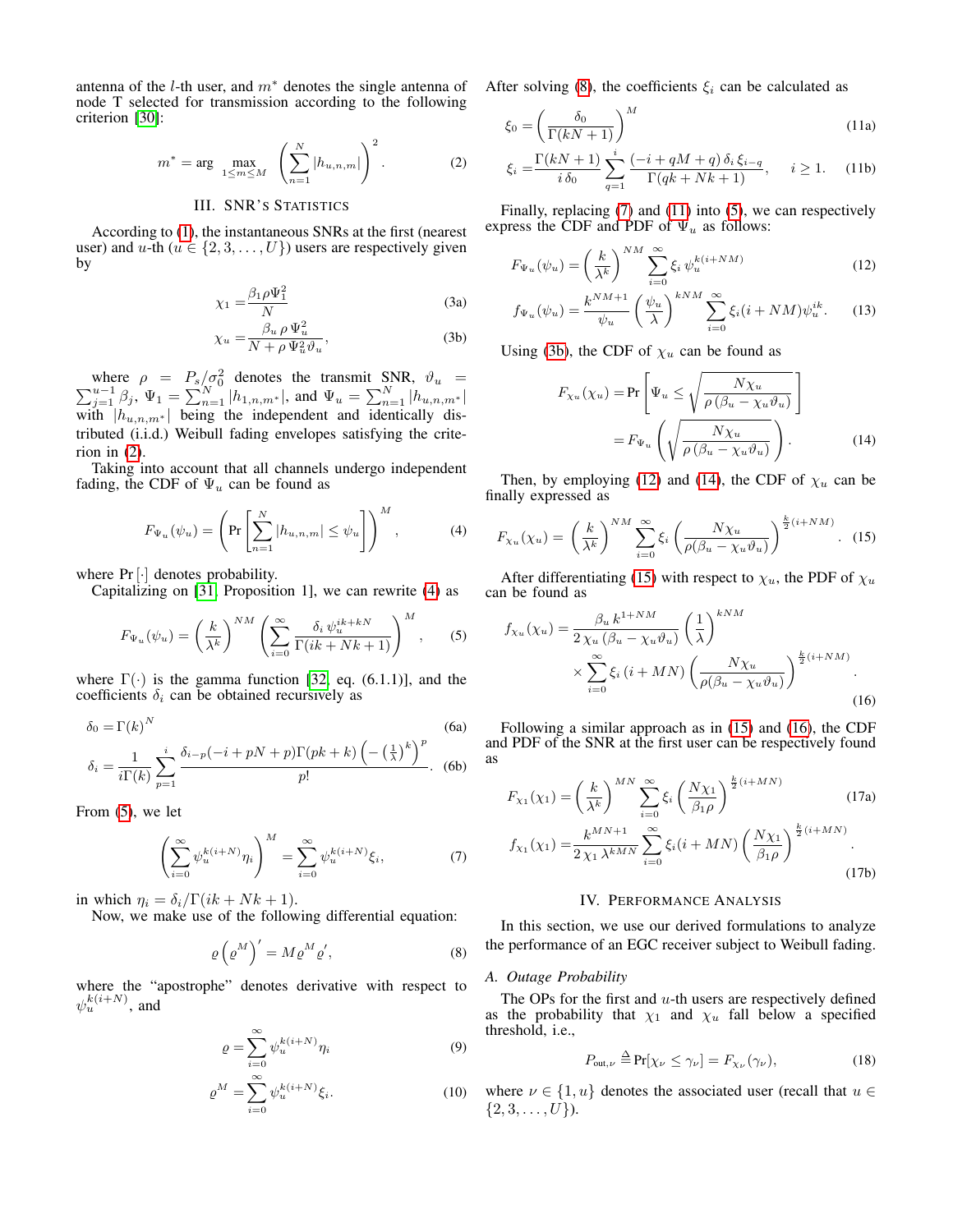Now, from [\(15\)](#page-2-11) and [\(18\)](#page-2-13), the OPs for the first and u-th users where  $\varsigma(\tau)$  and  $\zeta(i,\tau)$  are auxiliary functions given by are respectively given by

$$
P_{\text{out},1} = \left(\frac{k}{\lambda^k}\right)^{NM} \sum_{i=0}^{\infty} \xi_i \left(\frac{N\gamma_1}{\rho \beta_1}\right)^{\frac{k}{2}(i+NM)} \tag{19}
$$

$$
P_{\text{out},u} = \left(\frac{k}{\lambda^k}\right)^{NM} \sum_{i=0}^{\infty} \xi_i \left(\frac{N\gamma_u}{\rho(\beta_u - \gamma_u \vartheta_u)}\right)^{\frac{k}{2}(i+NM)}.
$$
 (20)

Moreover, we analyze the system performance in a high SNR regime (i.e., when  $\rho \to \infty$ ). Then, since the first term dominates the series in [\(19\)](#page-3-0) and [\(20\)](#page-3-1) (i.e., the term associated with  $i = 0$ ), the asymptotic OPs for the first and u-th users can be expressed as

$$
P_{\text{out},\nu} \simeq (O_{\mathbf{c},\nu} \,\rho)^{-O_{\mathbf{d},\nu}}\,,\tag{21}
$$

where  $\simeq$  denotes "asymptotically equal to";  $O_{d,1} = kMN/2$ and  $O_{d,u} = kMN/2$  are the diversity gains for the first and  $u$ -th users, respectively; and

$$
O_{c,1} = \frac{\lambda^2 \beta_1}{N\gamma_1} \left( \frac{\Gamma(k+1)^N}{\Gamma(kN+1)} \right)^{-\frac{2}{kN}}
$$
(22)

$$
O_{c,u} = \frac{\lambda^2 \left(\beta_u - \gamma_u \vartheta_u\right)}{N\gamma_u} \left(\frac{\Gamma(k+1)^N}{\Gamma(kN+1)}\right)^{-\frac{2}{kN}}\tag{23}
$$

are the coding gains for the first and  $u$ -th users, respectively.

### *B. ABER*

The ABERs for a pre-detection EGC receiver for the first and  $u$ -th users are respectively given by [\[33,](#page-5-23) eq. (9.61)]

$$
P_{b,1} = \frac{1}{2} \int_0^\infty \text{erfc}\left(\sqrt{\frac{\mathcal{A}\,\beta_1\,\rho\,\psi_1^2}{N}}\right) f_{\Psi_1}(\psi_1) \,d\psi_1\tag{24}
$$

$$
P_{b,u} = \frac{1}{2} \int_0^\infty \text{erfc}\left(\sqrt{\frac{\mathcal{A}\,\beta_u \,\rho \,\psi_u^2}{N + \rho \,\psi_u^2 \,\vartheta_u}}\right) f_{\Psi_u}(\psi_u) \, \mathrm{d}\psi_u,\tag{25}
$$

in which erfc $(\cdot)$  is the complementary error function [\[32,](#page-5-22) eq.  $(7.1.2)$ ], and  $\mathcal A$  is a modulation-dependent parameter.

Considering the  $u$ -th user, the improper integral in  $(25)$  can be expressed in terms of the limit when  $\tau$  approaches infinity, i.e.,

$$
P_{b,u} = \frac{1}{2} \lim_{\tau \to \infty} \int_0^{\tau} \text{erfc}\left(\sqrt{\frac{\mathcal{A}\beta_u \rho \psi_u^2}{N + \rho \psi_u^2 \vartheta_u}}\right) f_{\Psi_u}(\psi_u) d\psi_u. \quad (26)
$$

Replacing [\(13\)](#page-2-14) in [\(26\)](#page-3-3) and then changing the order of integration, we get

$$
P_{b,u} = \frac{k^{NM+1}}{2} \left(\frac{1}{\lambda}\right)^{kNM} \sum_{i=0}^{\infty} \xi_i (i+NM)
$$
  
 
$$
\times \lim_{\tau \to \infty} \int_0^{\tau} \text{erfc}\left(\sqrt{\frac{\mathcal{A}\beta_u \rho \psi_u^2}{N + \rho \psi_u^2 \vartheta_u}}\right) \psi_u^{k(i+NM)-1} d\psi_u. (27)
$$

Finally, integrating by parts and after some algebraic manipulations with the aid of [\[32,](#page-5-22) eq. (4.2.1)], the ABER for the  $u$ -th user can be obtained as

ME<sub>NT</sub>

$$
P_{b,u} = \frac{k^{MN}}{2\lambda^{kMN}}
$$

$$
\sum_{i=0}^{\infty} \xi_i \lim_{\tau \to \infty} \left[ \tau^{k(i+MN)} \left( \text{erfc} \left( \varsigma(\tau) \right) + \frac{2\zeta(i,\tau)}{\sqrt{\pi}} \right) \right], \quad (28)
$$

<span id="page-3-1"></span><span id="page-3-0"></span>
$$
\varsigma(\tau) = \sqrt{\frac{\mathcal{A}\rho\,\tau^2\,\beta_u}{N + \rho\,\tau^2\vartheta_u}}\tag{29}
$$
\n
$$
\zeta(i,\tau) = \sum_{j=0}^{\infty} \frac{\tau^{2j+1}}{j!\,(\varepsilon(i,j)+1)} \left(-\sqrt{\frac{\mathcal{A}\rho\beta_u}{N}}\right)^j
$$
\n
$$
\times {}_2F_1\left(j + \frac{3}{2}, \frac{\varepsilon(i,j)+1}{2}; \frac{\varepsilon(i,j)+3}{2}; -\frac{\tau^2\vartheta_u}{N\rho^{-1}}\right),\tag{30}
$$

in which  $\varepsilon(i, j) = 2j + ik + kMN$  and  ${}_2F_1(\cdot, \cdot; \cdot; \cdot)$  is the Gauss hypergeometric function [\[34,](#page-5-24) Eq. (15.1.1)].

To ease the numerical calculation, [\(28\)](#page-3-4) can be accurately approximated as

$$
P_{b,u} \approx \frac{k^{MN}}{2\,\lambda^{kMN}} \sum_{i=0}^{\infty} \xi_i \left(a^{\dagger}\right)^{k(i+MN)} \left(\text{erfc}\left(\varsigma_{(a^{\dagger})}\right) + \frac{2\,\zeta_{(i,a^{\dagger})}}{\sqrt{\pi}}\right),\tag{31}
$$

where  $a^{\dagger}$  is an accuracy-dependent parameter. The higher the values of  $a^{\dagger}$ , the higher the accuracy. A value of  $a^{\dagger} = 35$ guarantees a relative error of less than  $10^{-6}$ , as will be seen in Section [V.](#page-4-0)

Following the same derivation steps as in [\(28\)](#page-3-4), the exact ABER for the first user can be obtained as

$$
P_{b,1} = \frac{k^{MN}}{2\sqrt{\pi}\lambda^{kMN}}
$$

$$
\times \sum_{i=0}^{\infty} \xi_i \Gamma\left(\frac{ik + kMN + 1}{2}\right) \left(\frac{N}{A\beta_1\rho}\right)^{\frac{k}{2}(i+MN)}.
$$
 (32)

An asymptotic ABER for the first user can also be found by using the first term in [\(32\)](#page-3-5), resulting in

<span id="page-3-5"></span>
$$
P_{b,1} \simeq (G_{c,1} \,\rho)^{-G_{d,1}}\,,\tag{33}
$$

<span id="page-3-2"></span>where  $G_{d,1} = kMN/2$  is the diversity gain and

$$
G_{c,1} = \frac{\mathcal{A}\,\beta_1\lambda^2}{N} \left[ \left( \frac{\Gamma\left(\frac{kMN+1}{2}\right)}{2\sqrt{\pi}} \right)^M \frac{\Gamma(k+1)^N}{\Gamma(kN+1)} \right]^{-\frac{2}{kN}} \tag{34}
$$

is the coding gain.

<span id="page-3-3"></span>It is important to highlight that all exact expressions derived herein converge rapidly (i.e., with few summation terms) and are new in the literature.

*1) Minimum Achievable ABER for the* u*-th user:* Using a partial fraction decomposition into [\(3b\)](#page-2-8), we obtain

$$
\chi_u = \frac{\mathcal{A}\beta_u}{\vartheta_u} - \frac{\mathcal{A}N\beta_u}{\vartheta_u\left(N + \rho\Psi^2\vartheta_u\right)}.\tag{35}
$$

Noticing that in the high SNR regime (i.e., when  $\rho \to \infty$ ), the second term vanishes. Then, an asymptotic expression for the SNR can be obtained as

<span id="page-3-7"></span><span id="page-3-6"></span>
$$
\chi_u \simeq \frac{\mathcal{A}\beta_u}{\vartheta_u}.\tag{36}
$$

<span id="page-3-4"></span>Finally, substituting [\(36\)](#page-3-6) into [\(25\)](#page-3-2), a minimum achievable ABER (i.e., a performance floor at high SNR) for the  $u$ -th user can be found as

$$
P_{b,u}^{\min} = \frac{1}{2} \text{erfc}\left(\sqrt{\frac{\mathcal{A}\beta_u}{\vartheta_u}}\right). \tag{37}
$$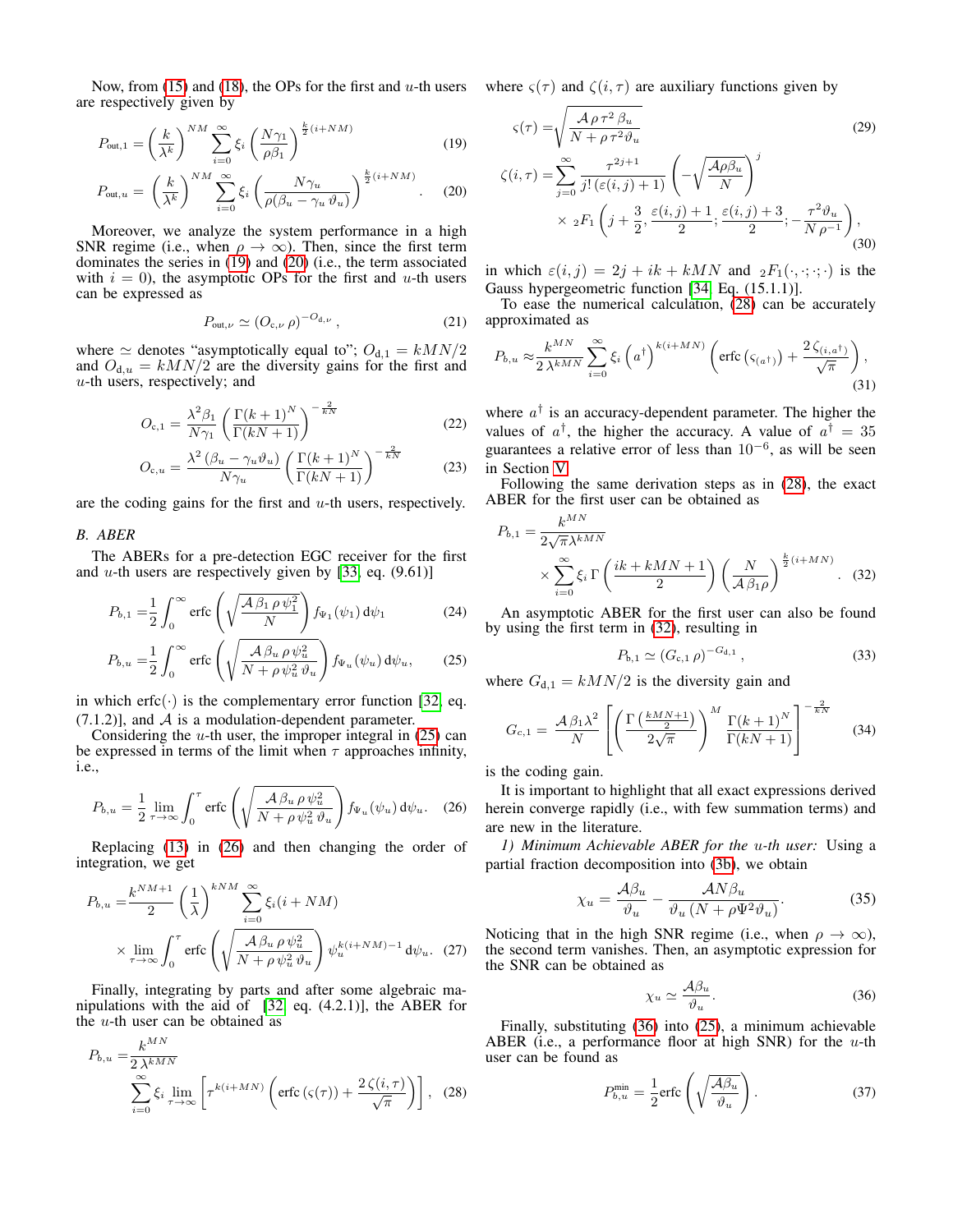

<span id="page-4-3"></span>Fig. 2. OP versus SNR using  $\lambda = 2$ ,  $N = 2$ ,  $M = 3$ ,  $\gamma_u = 0$ ,  $\beta_u = 0.55$ ,  $\beta_1 = 0.01$ ,  $\vartheta_u = 0.45$ , and various values of k.



<span id="page-4-4"></span>Fig. 3. OP versus SNR using  $k = 1.2$ ,  $N = 2$ ,  $M = 3$ ,  $\gamma_u = 0$ , and various values of  $\beta_u$ . This corresponds to two scenarios with three users each and with different allocation of power coefficients.

Notice that the minimum achievable ABER for the  $u$ -th user is independent of the channel statistics (e.g., the type of fading) and on the number of antennas in the diversity schemes (e.g., EGC, MRC, and TAS). Indeed, it only depends on the user's power allocation coefficient and the type of modulation.

## V. NUMERICAL RESULTS

<span id="page-4-0"></span>In this section, we corroborate our analytical findings through Monte-Carlo simulations.[2](#page-4-2)

Figs. [2](#page-4-3) and [3](#page-4-4) show the OPs in terms of the SNR varying the values of k and  $\beta_u$  (which implies varying  $\vartheta_u$ ). In both figures, observe how the system performance improves as k or  $\beta_u$  increases. That is also true when either N or M increases (omitted here due to space limitations). This occurs since the system's diversity order equals  $(kNM)/2$ . Notice the perfect agreement between Monte-Carlo simulations and our analytical results, thereby corroborating our findings. Moreover, notice how our asymptotic formulations provide good fits in the high-SNR regime.



<span id="page-4-5"></span>Fig. 4. ABER versus SNR using  $N = 2$ ,  $M = 3$ ,  $\mathcal{A} = 1$ ,  $\beta_u = 0.55$ ,  $\vartheta_u = 0.45$  and various values of k.



<span id="page-4-6"></span>Fig. 5. ABER versus SNR using  $k = 1.2$ ,  $N = 2$ ,  $M = 3$ ,  $\mathcal{A} = 1$  $\vartheta_u = 1 - \beta_u$  and various values of  $\beta_u$  and  $\beta_1$ .

Fig. [4](#page-4-5) depicts the ABER for different values of  $k$ . Notice that regardless of the values of  $k$ , at high SNR the ABER reaches the same minimum value (performance floor), given in [\(37\)](#page-3-7). (The same occurs for different values of the scale parameter  $\lambda$ , omitted here due to space constraints.) That is, the minimum ABER is independent of the fading parameters.

Finally, Fig. [5](#page-4-6) shows the ABERs for different values of  $\beta_u$ and  $\beta_1$ . It exhibits the different behaviors of both scenarios. For the first user (in red scale), as the SNR increases, the ABER decreases. On the other hand, for the  $u$ -th user (in gray scale), the ABER does not fall below a certain performance floor that depends on the value of the power coefficient. The higher the power coefficient, the smaller the minimum ABER. Notice the perfect match between our analytical results and the simulations. Moreover, notice the good fit that our asymptotic formulations provide in the high-SNR regime.

## VI. CONCLUSION

<span id="page-4-1"></span>This work analyzed the performance of a MIMO-NOMA system operating over Weibull fading channels. Exact formulations for the SNR's statistics, OP, and ABER were provided. An asymptotic analysis was also carried out to show how the physical parameters roughly affect the system performance.

<span id="page-4-2"></span><sup>&</sup>lt;sup>2</sup>The number of Monte-Carlo realizations was set to  $10^7$ . Also, we used a maximum of 200 terms in our series expressions.